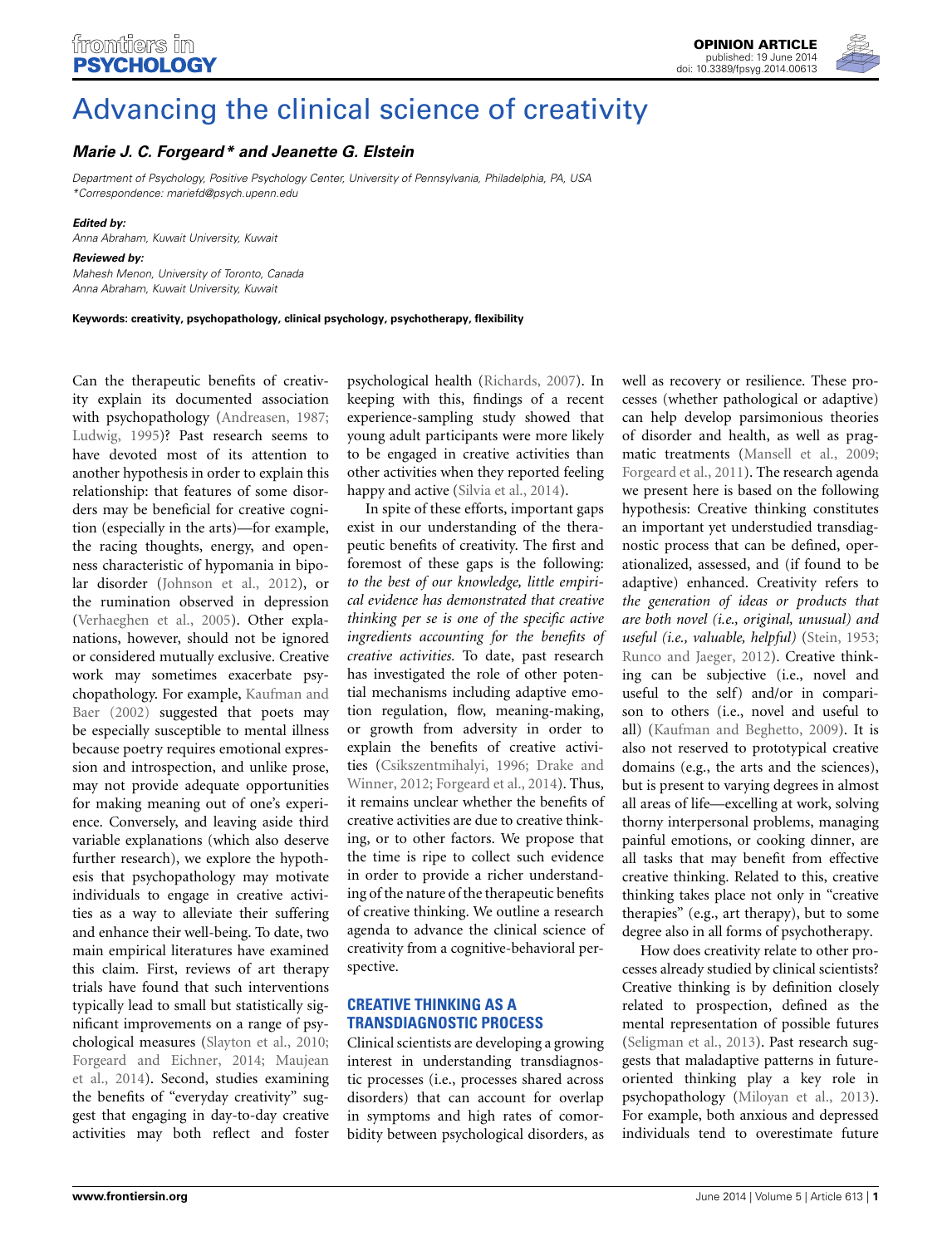negative outcomes, and depressed individuals also tend to underestimate future positive outcomes (e.g., [MacLeod and Byrne,](#page-2-20) [1996](#page-2-20); [Miranda and Mennin](#page-2-21), [2007](#page-2-21)). How might generating novel and useful ideas influence the extent to which individuals think about and prepare for the future in a constructive manner? Creativity may contribute to adaptive prospection by enhancing another closely related process: psychological flexibility, defined as the ability to effectively adapt one's cognitions, emotions, and behaviors to the situation at hand [\(Kashdan and Rottenberg, 2010](#page-2-22)). Psychological flexibility does not necessarily require creative thinking—individuals may build a repertoire of options by learning from others or from the environment (as opposed to inventing them anew). We propose, however, that creative thinking probably enhances and strengthens psychological flexibility by allowing individuals to generate new and effective cognitive, emotional, and behavioral strategies on their own. Creative thinking may therefore help counteract a number of detrimental transdiagnostic processes reflecting maladaptive prospection and inflexibility, including repetitive negative thinking, as well as interpretational and expectancy biases [\(Harvey et al.](#page-2-23), [2004](#page-2-23)) by helping individuals adopt adaptive interpretations and coping styles [\(Fresco et al.,](#page-2-24) [2006](#page-2-24)).

## **EXAMINING CREATIVE THINKING AS AN ACTIVE INGREDIENT**

What comes next for clinical scientists interested in examining whether and how creative thinking promotes flexibility and decreases psychopathology? Treatment outcome researchers should continue to build empirical support for the efficacy of interventions thought to rely on creative thinking (e.g., art therapy)[\(Kaplan, 2000](#page-2-25)[;](#page-2-7) [Gilroy](#page-2-26)[,](#page-2-7) [2006](#page-2-26)[;](#page-2-7) Maujean et al., [2014\)](#page-2-7). Randomized controlled trials (RCTs) remain the gold standard for this purpose and are necessary to establish that an intervention is empirically supported, am[ong](#page-2-27) [other](#page-2-27) [criteria](#page-2-27) [\(](#page-2-27)Chambless and Hollon, [1998](#page-2-27)). Of course, preliminary investigations such as single case designs, or uncontrolled trials, often provide useful insights.

Aside from outcome research, rigorous process research is needed in order to test whether creative thinking itself (as opposed, or in addition to, other mechanisms) is one of the active ingredients accounting for positive outcomes. Process research uses appropriate research designs and mediation analyses in order to test causal mechanisms responsible for the effects of an intervention [\(Kazdin](#page-2-28), [2007](#page-2-28)). In addition to assessing the contribution of creative thinking to outcomes, researchers should also further assess the mediating role of mechanisms examined in prior scholarship (including adaptive emotion regulation, flow, meaning-making, or growth from adversity, as mentioned above), as well as additional mechanisms such as psychological flexibility [\(Kashdan and Rottenberg](#page-2-22), [2010](#page-2-22)[\), behavioral activation \(](#page-2-29)Jacobson et al., [2001](#page-2-29)), or self-efficacy [\(Bandura](#page-2-30), [1997](#page-2-30)), among others.

Future research should examine the extent to which creative thinking *per se* contributes to these processes, and in turn, to psychological adjustment. Such research is needed to establish whether creative thinking holds special benefits for wellbeing compared to other thinking styles. This assessment in no way diminishes the value of previous findings, but rather highlights the importance and value of addressing this question in future research. Similarly, little research has investigated whether and how creative thinking abilities contribute to the effects of other forms of therapy. For example, cognitive therapy for depression encourages individuals to generate alternative explanations for automatic thoughts and to assess cognitions for accuracy and usefulness [\(Beck et al.](#page-2-31), [1979\)](#page-2-31)—a process which could recruit and/or develop creative thinking abilities.

It is not just on the client's end that creative thinking may enhance outcomes therapists too need to be creative thinkers. Concerns have been raised about the extent to which manualized treatments can help clients whose symptoms are more complex than those included in RCTs [\(Westen et al., 2004\)](#page-3-0). Yet, although manuals are required to operationalize and demonstrate the efficacy of a treatment, most researchers and clinicians tend to agree that good manuals leave space for "flexibility within fidelity" in order to effectively tailor

treatment to clients' specific concerns and learning styles [\(Kendall and Beidas](#page-2-32), [2007](#page-2-32)). Therapists' creative thinking abilities therefore probably enable them to flexibly invent new ways to faithfully implement treatments [\(Deacon, 2000\)](#page-2-33). Within the context of cognitive-behavioral therapy, such creative thinking may be manifested in astute behavioral experiments to test negative cognitions, individualized exposures for anxiety disorders, or compelling metaphors to foster motivation and change [\(Peterman et al., in press\)](#page-2-34).

## **CONCLUSION**

Researchers interested in advancing the clinical science of creativity have exciting tasks ahead of them: to continue building empirical support for the value of creative therapies using outcome research, and to investigate the role of creative thinking as a transdiagnostic process that may promote adaptive future-thinking and psychological flexibility using process research. These endeavors will enrich our understanding of the relationship between creativity, psychopathology, and health by investigating the circumstances under which creative thinking is or is not beneficial, and by identifying the metacognitive strategies that help individuals tell the difference [\(Kaufman and Beghetto](#page-2-35), [2013\)](#page-2-35). In particular, it is likely that original thinking may only be beneficial in moderate amounts or in certain situations, though more research is needed to test this claim. Related to this, researchers have called for investigating the boundary conditions under which any positive psychological trait or process may become detrimental, as seemingly linear relationships may in fact be nonmonotonic when examining their full range of expression [\(Grant and Schwartz](#page-2-36), [2011](#page-2-36)). The optimal "dose" of originality and flexibility may therefore vary according to the situation at hand. For example, a person might benefit from considering a wide array of options in order to repair a romantic relationship after a fight. A simple "I am sorry" may not be as effective as an apology expressed in a clever and constructive way. Past a certain point however, the search for novel and flexible solutions may lead to impulsivity or instability [\(Kashdan and Rottenberg, 2010](#page-2-22)). In this case, organizing a last-minute unusual and extravagant date or writing an entire book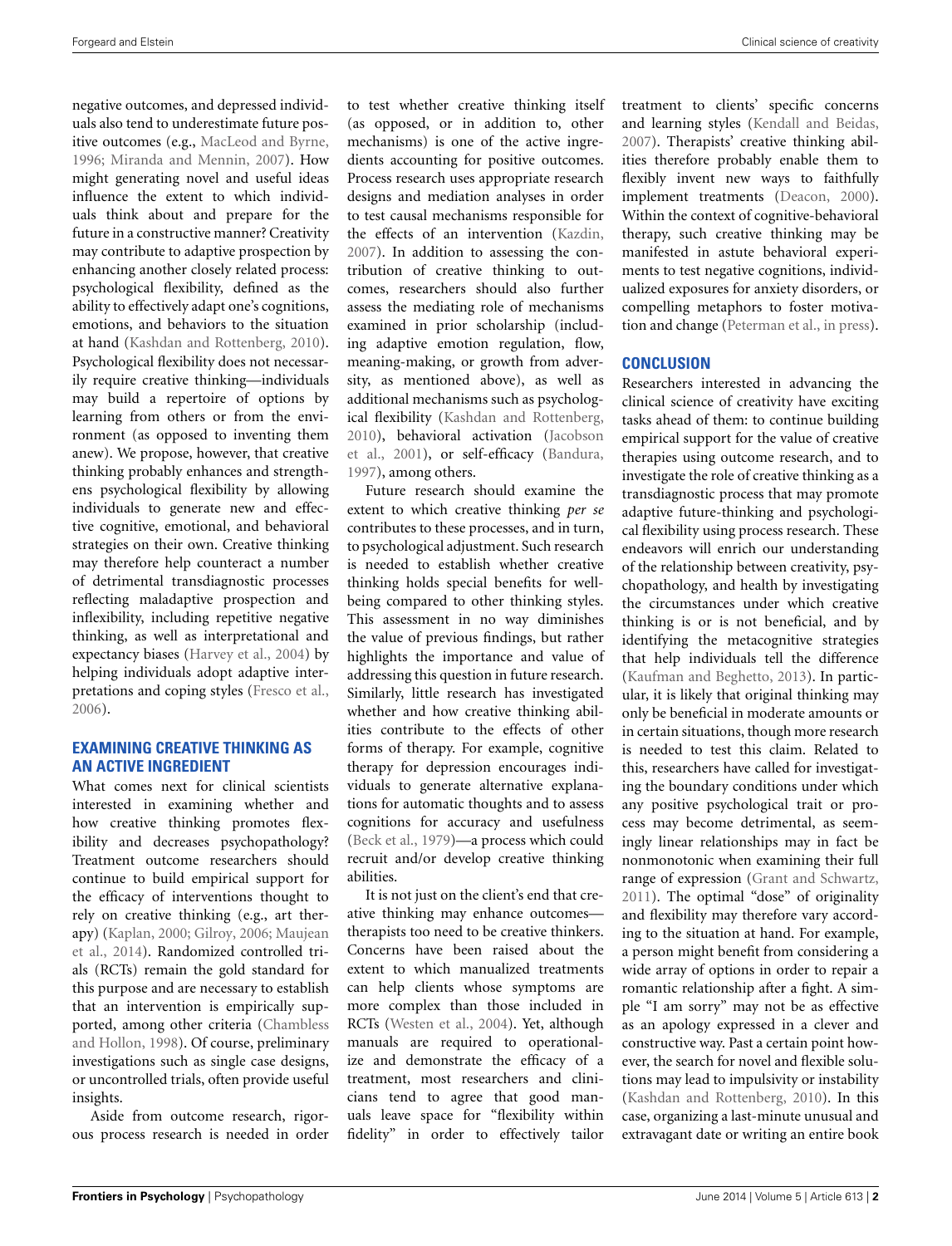of poems to apologize could be perceived as "too much of a good thing."

In addition, future research should further examine how various forms of creativity relate to well-being, given that past research in this area has mainly explored the effects of artistic creativity. For example, past research suggests that artists suffer from psychopathology at a greater rate than scientists [\(Ludwig, 1995](#page-2-1)). These findings could be influenced by self-selection effects, and/or by the possibility that the creative process has differential benefits for artists vs. scientists. Related to this, the extent to which creative thinking benefits well-being may depend on whether the creative work at hand focuses on one's personal situation or mental state (a case perhaps more typical of the arts) or on an external problem (a case perhaps more typical of the sciences). Thus, future research should further investigate whether and how creative work affects well-being in fields other than the arts.

In light of past research in this area, as well as the promise of addressing existing remaining questions highlighted here, we believe that the study of the therapeutic benefits of creativity will continue to make important contributions to clinical science by further investigating one of the possible causal mechanisms accounting for the relationship between creativity, psychopathology, recovery, and resilience.

### **ACKNOWLEDGMENT**

We thank Ann Marie Roepke for her comments on an earlier draft of this manuscript.

#### **REFERENCES**

- <span id="page-2-0"></span>Andreasen, N. (1987). Creativity and mental illness: prevalence in writers and their first-degree relatives. *Am. J. Psychiatry* 144, 1288–1292.
- <span id="page-2-30"></span>Bandura, A. (1997). *Self-Efficacy: The Exercise of Control*. New York, NY: Freeman.
- <span id="page-2-31"></span>Beck, A. T., Rush, A. J., Shaw, B. E., and Emery, G. (1979). *Cognitive Therapy of Depression*. New York, NY: Guilford Press.
- <span id="page-2-27"></span>Chambless, D., and Hollon, S. (1998). Defining empirically supported therapies. *J. Consult. Clin. Psychol*. 66, 7–18. doi: 10.1037/0022-006X.66.1.7
- <span id="page-2-10"></span>Csikszentmihalyi, M. (1996). *Creativity: Flow and the Psychology of Discovery and Invention*. New York, NY: HarperCollins Publishers.
- <span id="page-2-33"></span>Deacon, S. A. (2000). Using divergent-thinking exercises within supervision to enhance therapist creativity. *J. Fam. Psychother.* 11, 67–73. doi: 10.1300/J085v11n02\_06
- <span id="page-2-11"></span>Drake, J. E., and Winner, E. (2012). Confronting sadness through art-making: distraction is more beneficial than venting. *Psychol. Aesthet. Creat. Arts* 6, 255–261. doi: 10.1037/a0026909
- <span id="page-2-14"></span>Forgeard, M. J., Haigh, E. A., Beck, A. T., Davidson, R. J., Henn, F. A., Maier, S. F., et al. (2011). Beyond depression: towards a process-based approach to research, diagnosis, and treatment. *Clin. Psychol.* 18, 275–299. doi: 10.1111/j.1468-2850.2011.01259.x
- <span id="page-2-6"></span>Forgeard, M. J. C., and Eichner, K. V. (2014). "Creativity as a target and tool for positive interventions," in *Handbook of Positive Psychological Interventions*, Chapter 7, eds A. C. Parks and S. M. Schueller (Oxford: Wiley-Blackwell).
- <span id="page-2-12"></span>Forgeard, M. J. C., Mecklenburg, A. C., Lacasse, J. J., and Jayawickreme, E. (2014). "Bringing the whole universe to order: creativity, healing, and posttraumatic growth," in *New Ideas About an Old Topic: Creativity and Mental Illness*, ed J. Kaufman (New York, NY: Cambridge University Press), 321–342.
- <span id="page-2-24"></span>Fresco, D. M., Williams, N. L., and Nugent, N. R. (2006). Flexibility and negative affect: examining the associations of explanatory flexibility and coping flexibility to each other and to depression and anxiety. *Cogn. Ther. Res.* 30, 201–210. doi: 10.1007/s10608-006-9019-8
- <span id="page-2-26"></span>Gilroy, A. (2006). *Art Therapy, Research, and Evidence-Based Practice*. London: Sage Publications.
- <span id="page-2-36"></span>Grant, A. M., and Schwartz, B. (2011). Too much of a good thing: the challenge and opportunity of the inverted U. *Perspect. Psychol. Sci.* 6, 61–76. doi: 10.1177/1745691610393523
- <span id="page-2-23"></span>Harvey, A. G., Watkins, E. R., Mansell, W., and Shafran, R. (2004). *Cognitive Behavioural Processes Across Psychological Disorders: A Trandiagnostic Approach to Research and Treatment*. Oxford: Oxford University Press.
- <span id="page-2-29"></span>Jacobson, N. S., Martell, C. R., and Dimidjian, S. (2001). Behavioral activation treatment for depression: returning to contextual roots. *Clin. Psychol. Sci. Pract.* 8, 255–270. doi: 10.1093/clipsy.8. 3.255
- <span id="page-2-2"></span>Johnson, S. L., Murray, G., Fredrickson, B., Youngstrom, E. A., Hinshaw, S., Malbrancq Bass, J., et al. (2012). Creativity and bipolar disorder: touched by fire or burning with questions? *Clin. Psychol. Rev.* 32, 1–12. doi: 10.1016/j.cpr.2011. 10.001
- <span id="page-2-25"></span>Kaplan, F. F. (2000). *Art, Science, and Art Therapy*. London: Jessica Kingsley Publishers.
- <span id="page-2-22"></span>Kashdan, T. B., and Rottenberg, J. (2010). Psychological flexibility as a fundamental aspect of health. *Clin. Psychol. Rev.* 30, 865–878. doi: 10.1016/j.cpr.2010.03.001
- <span id="page-2-4"></span>Kaufman, J. C., and Baer, J. (2002). I bask in dreams of suicide: mental illness, poetry, and women. *Rev. Gen. Psychol.* 6, 271–286. doi: 10.1037/1089- 2680.6.3.271
- <span id="page-2-17"></span>Kaufman, J. C., and Beghetto, R. A. (2009). Beyond big and little: the four c model of creativity. *Rev. Gen. Psychol.* 13, 1–12. doi: 10.1037/a0013688
- <span id="page-2-35"></span>Kaufman, J. C., and Beghetto, R. A. (2013). In praise of Clark Kent: creative metacognition and the importance of teaching kids when (not) to be creative. *Roeper Rev.* 35, 155–165. doi: 10.1080/02783193.2013.799413
- <span id="page-2-28"></span>Kazdin, A. E. (2007). Mediators and mechanisms of change in psychotherapy research. *Annu. Rev. Clin. Psychol.* 3, 1–27. doi: 10.1146/annurev.clinpsy.3.022806.091432
- <span id="page-2-32"></span>Kendall, P. C., and Beidas, R. S. (2007). Smoothing the trail for dissemination of evidence-based practices for youth: flexibility within fidelity. *Prof. Psychol. Res. Pract.* 38, 13–20. doi: 10.1037/0735- 7028.38.1.13
- <span id="page-2-1"></span>Ludwig, A. (1995). *The Price of Greatness: Resolving the Creativity and Madness Controversy*. New York, NY: Guilford Press.
- <span id="page-2-20"></span>MacLeod, A. K., and Byrne, A. (1996). Anxiety, depression, and the anticipation of future positive and negative experiences. *J. Abnorm. Psychol.* 105, 286–289. doi: 10.1037/0021-843X.105. 2.286
- <span id="page-2-13"></span>Mansell, W., Harvey, A., Watkins, E., and Shafran, R. (2009). Conceptual foundations of the transdiagnostic approach to CBT. *J. Cognit. Psychother.* 23, 6–19. doi: 10.1891/0889-8391. 23.1.6
- <span id="page-2-7"></span>Maujean, A., Pepping, C. A., and Kendall, E. (2014). A systematic review of randomized controlled studies of art therapy. *Art Therapy* 31, 37–44. doi: 10.1080/07421656.2014.873696
- <span id="page-2-19"></span>Miloyan, B., Pachana, N. A., and Suddendorf, T. (2013). The future is here: a review of foresight systems in anxiety and depression. *Cogn. Emot.* 28, 795–810. doi: 10.1080/02699931.2013.863179
- <span id="page-2-21"></span>Miranda, R., and Mennin, D. S. (2007). Depression, generalized anxiety disorder, and certainty in pessimistic predictions about the future. *Cogn. Ther. Res.* 31, 71–82. doi: 10.1007/s10608-006-9063-4
- <span id="page-2-34"></span>Peterman, J. S., Read, K. L., Wei, C., and Kendall, P. C. (in press). The art of exposure: putting science into practice. *Cogn. Behav. Pract*. doi: 10.1016/j.cbpra.2014.02.003
- <span id="page-2-8"></span>Richards, R. (2007). "Everyday creativity: our hidden potential," in *Everyday Creativity and New Views of Human Nature: Psychological, Social, and Spiritual Perspectives*, ed R. Richards (Washington, DC: American Psychological Association), 25–53. doi: 10.1037/11595-001
- <span id="page-2-16"></span>Runco, M. A., and Jaeger, G. J. (2012). The standard definition of creativity. *Creativity Res. J.* 24, 92–96. doi: 10.1080/10400419.2012.650092
- <span id="page-2-18"></span>Seligman, M. E. P., Railton, P., Baumeister, R. F., and Sripada, C. (2013). Navigating into the future or driven by the past. *Perspect. Psychol. Sci.* 8, 119–141. doi: 10.1177/1745691612474317
- <span id="page-2-9"></span>Silvia, P. J., Beaty, R. E., Nusbaum, E. C., Eddington, K. M., Levin-Aspenson, H., and Kwapil, T. R. (2014). Everyday creativity in daily life: an experience-sampling study of "little c" creativity. *Psychol. Aesthet. Creat. Arts* 8, 183–188. doi: 10.1037/a0035722
- <span id="page-2-5"></span>Slayton, S., D'Archer, J., and Kaplan, F. (2010). Outcome studies on the efficacy of art therapy: a review of findings. *Art Therapy* 27, 108–118. doi: 10.1080/07421656.2010.10129660
- <span id="page-2-15"></span>Stein, M. I. (1953). Creativity and culture. *J. Psychol.* 36, 31–322. doi: 10.1080/00223980.1953.9712897
- <span id="page-2-3"></span>Verhaeghen, P., Joormann, J., and Khan, R. (2005). Why we sing the blues: the relation between self-reflective rumination, mood, and creativity. *Emotion* 5, 226–232. doi: 10.1037/1528- 3542.5.2.226